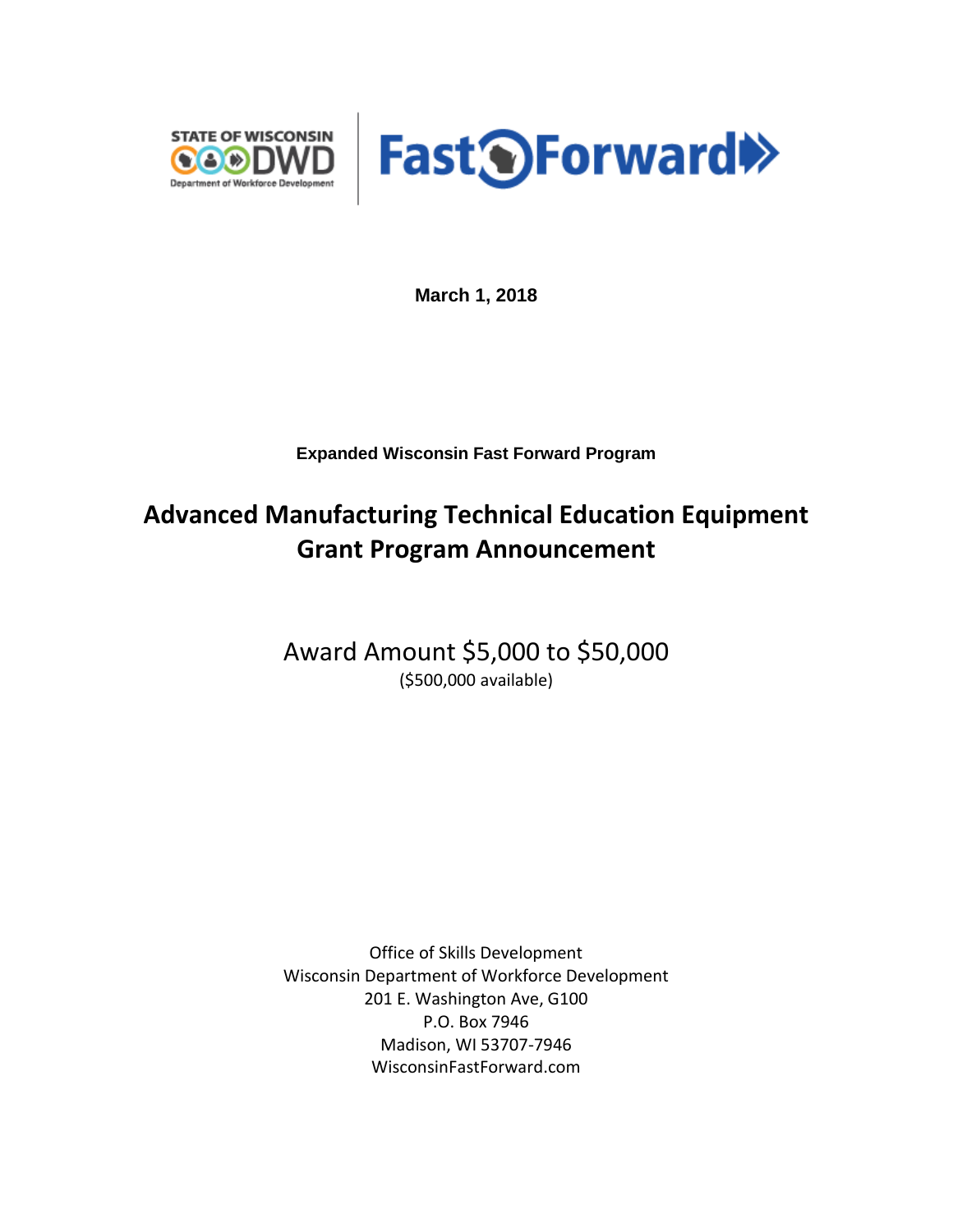| Grant Program Announcements: | Rita Atkinson, Director, 608-266-2721 |
|------------------------------|---------------------------------------|
|                              | Rita.atkinson@dwd.wisconsin.gov       |

**Grant Administration:** Andy Heidt, 608-266-0174 [Andrew.heidt@dwd.wisconsin.gov](mailto:Andrew.heidt@dwd.wisconsin.gov)

> Tracy La Haise, 608-267-7889 [Tracy.LaHaise@dwd.wisconsin.gov](mailto:Tracy.LaHaise@dwd.wisconsin.gov)

Maria Maize, 608-266-5453 [Maria.maize@dwd.wisconsin.gov](mailto:Maria.maize@dwd.wisconsin.gov)

Andrew Wusler, 608-266-0689 [Andrew.wusler@dwd.wisconsin.gov](mailto:Andrew.wusler@dwd.wisconsin.gov)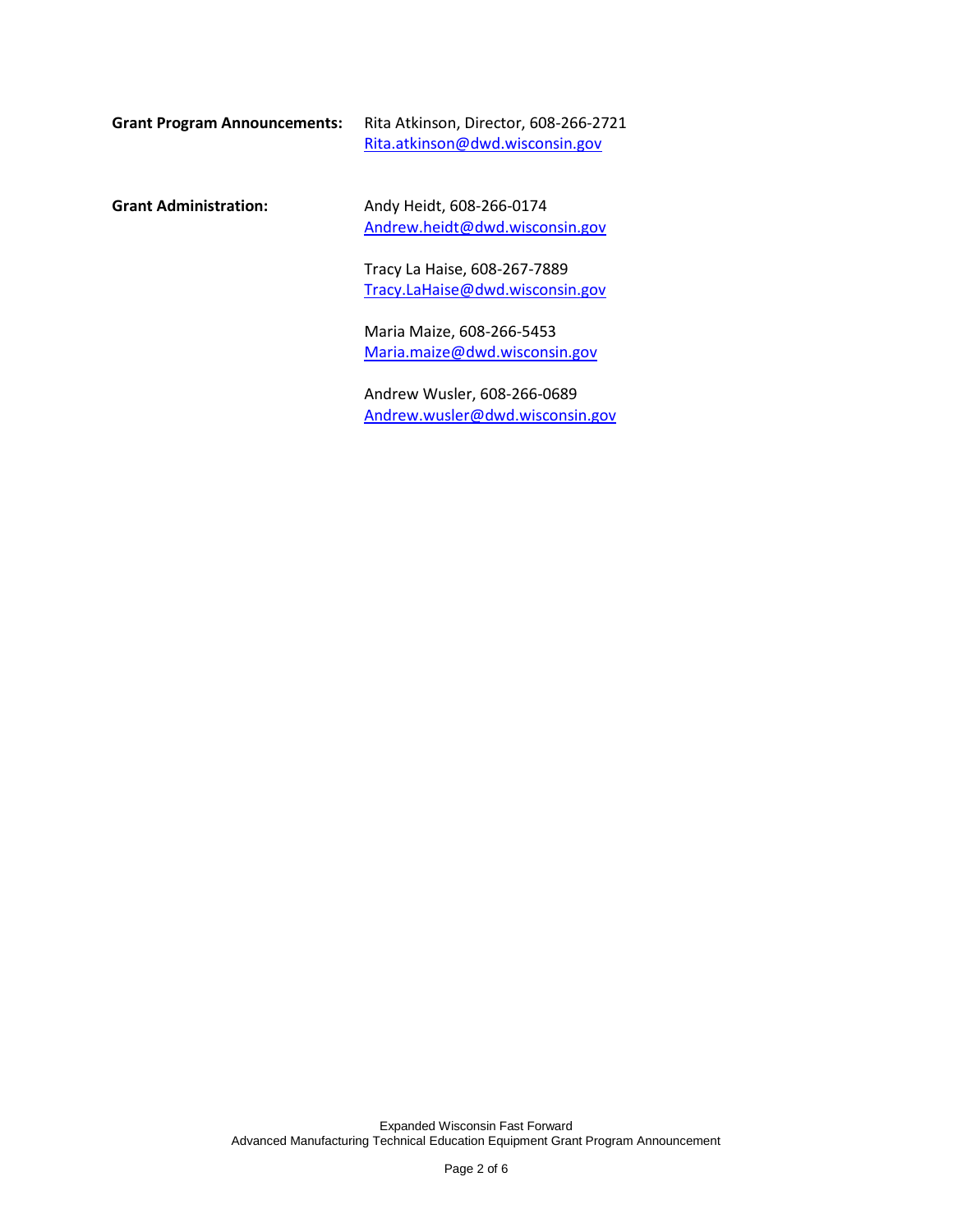## **Advanced Manufacturing Technical Education Equipment Grant Program Announcement**

**Wisconsin Fast Forward program:** The Wisconsin Fast Forward (WFF) program is a state funded grant program to provide employer-focused worker training grants. The Office of Skills Development (OSD) at the Department of Workforce Development (DWD) administers the grant program. Additionally, OSD works to encourage the development of innovative solutions at the local and regional level that bring together employers, educators, workforce development entities and economic development organizations to meet area workforce demands. Under Governor Walker's leadership, Wisconsin has invested over \$200 million over the past four years and over \$140 million in the current biennial budget to support workforce development, including additional support to expand the WFF program.

This grant opportunity is to reimburse **Wisconsin school districts** for purchasing and installing technical equipment for advanced manufacturing Career and Technical Education (CTE) programs. Funds may also be used to reimburse the school district for the expense of modifications to technical education buildings that are made to accommodate the equipment. Grants are intended to train more high school students in advanced manufacturing fields to help address Wisconsin's skilled worker shortage and accelerate the transition of students into the workforce by preparing them for stable careers and success in a modern, global, and competitive economy. Delivering work skills education in high school also provides a strategic opportunity for students and their families to reduce the costs of higher education by providing dual enrollment credits, industry-endorsed certificates, and technical endorsements on high school diplomas.

The long-term goal of the WFF worker training grant program is to encourage partnerships between employer(s) and local or regional economic development organizations, workforce development boards, post-secondary institutions, and private training providers. It is anticipated that the relationships developed through WFF funded training programs will continue to flourish after the grant has ended.

## **Legislative Authority:** Find WFF legislation in state statutes at:

[https://docs.legis.wisconsin.gov/misc/lfb/budget/2017\\_19\\_biennal\\_budget/045\\_comparative\\_summary\\_of\\_budg](https://docs.legis.wisconsin.gov/misc/lfb/budget/2017_19_biennal_budget/045_comparative_summary_of_budget_recommendations_governor_and_joint_committee_on_finance_by_agency/workforce_development.pdf) et recommendations governor and joint committee on finance by agency/workforce development.pdf.

**Grant Program Announcement Summary:** This Grant Program Announcement (GPA) is **only available to Wisconsin school districts** for the acquisition of equipment used in advanced manufacturing fields in the workplace, together with any software necessary for the operation of the equipment and any instructional material necessary to train pupils in the operation of the equipment. Funds may also be used to support modifications to technical education buildings that are made to accommodate the equipment.

School district applications must demonstrate that the program for which they will be purchasing and installing equipment meets the needs of employers in their region; leverages partnerships and matching funds (including cash match equal to 200 percent of the awarded grant amount); optimizes regional training capacity and significantly increases supply of skilled workers in advanced manufacturing fields; builds on proven programs and demonstrates sustainability. Grant proposals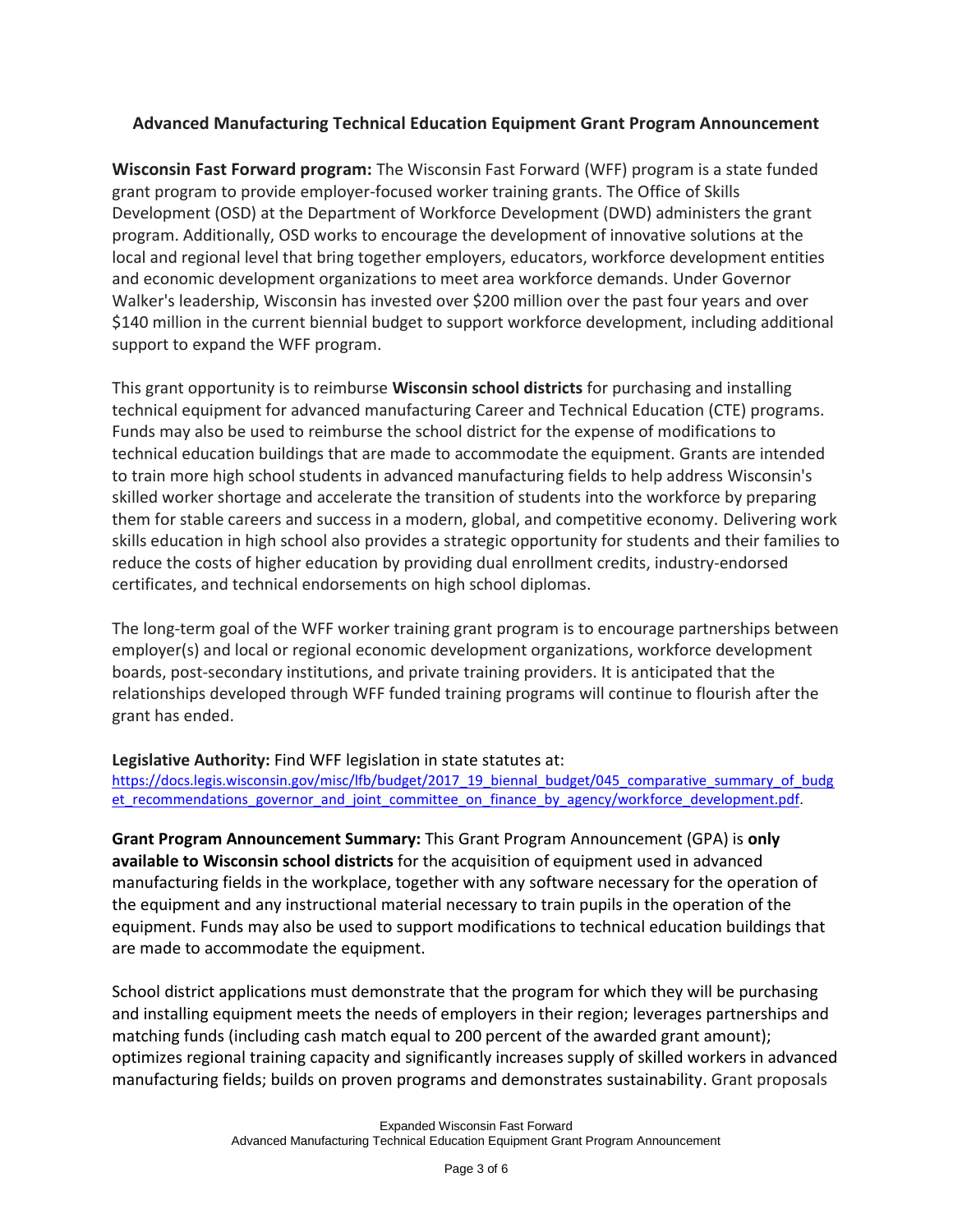that leverage partnerships with employers and/or non-state matching funds are eligible to receive bonus points during evaluation.

School districts are required to track outcomes related to the vocational and technical education programs for grant supported equipment purchases and to file a report with DWD by September 1 of each of the first three fiscal years (following the fiscal year in which the grant was received).

## **Application Forms, Instructions, Checklists, and Process:**

Access the application, along with the application instructions, informational webinars, related guidelines, and checklists at: [http://wisconsinfastforward.com/wff\\_standard.htm](http://wisconsinfastforward.com/wff_standard.htm)

Email complete applications and attachments to: [wisconsinfastforward@dwd.wisconsin.gov](mailto:wisconsinfastforward@dwd.wisconsin.gov) 

**Project Period:** The project period for this GPA is June 30, 2018 through June 30, 2020.

**Grant Amount:** From \$5,000 to \$50,000 is available per grantee. Grant expenditures must be incurred during the Project Period. All eligible grant expenses will be reimbursed as per individual contract specifications when expenses are:

- Documented by grantee per their contract
- Approved by OSD

Final disbursement of grant funding will be made when the grantee complies with all conditions of the grant as stipulated in the contract and may be pro-rated or withheld based on the extent to which contract conditions are met.

**Cost-Sharing:** Grant proposals that leverage partnerships with employers and/or non-state matching funds are eligible to receive bonus points in the grant evaluation rubric. Documentation of the leveraged funds is required in the application.

**Grant Evaluation Rubric and Scoring:** WFF is a competitive grant program. All applications are reviewed by internal and external reviewers and rated on a 100-point scale, based upon the following categories and related point values:

- Demand-Driven, based on labor market data and employer partnerships (up to 20 points)
- Leverages Partnerships with Employers and Non-State Matching Funds (up to 20 points, with up to 5 additional points)
- Optimizes Regional Training Capacity and the Number of Skilled Workers, as validated by relevant employers (up to 20 points, with up to 5 additional points)
- Builds on Proven Programs (up to 20 points)
- Demonstrates Sustainability (up to 20 points)

The Grant Evaluation Rubric and Scoresheet is available online at: [http://wisconsinfastforward.com/wff\\_standard.htm](http://wisconsinfastforward.com/wff_standard.htm)

**Application Deadline: Grants are due by Tuesday, May 15 at 3 p.m**. Email complete applications and attachments to: [wisconsinfastforward@dwd.wisconsin.gov](mailto:wisconsinfastforward@dwd.wisconsin.gov)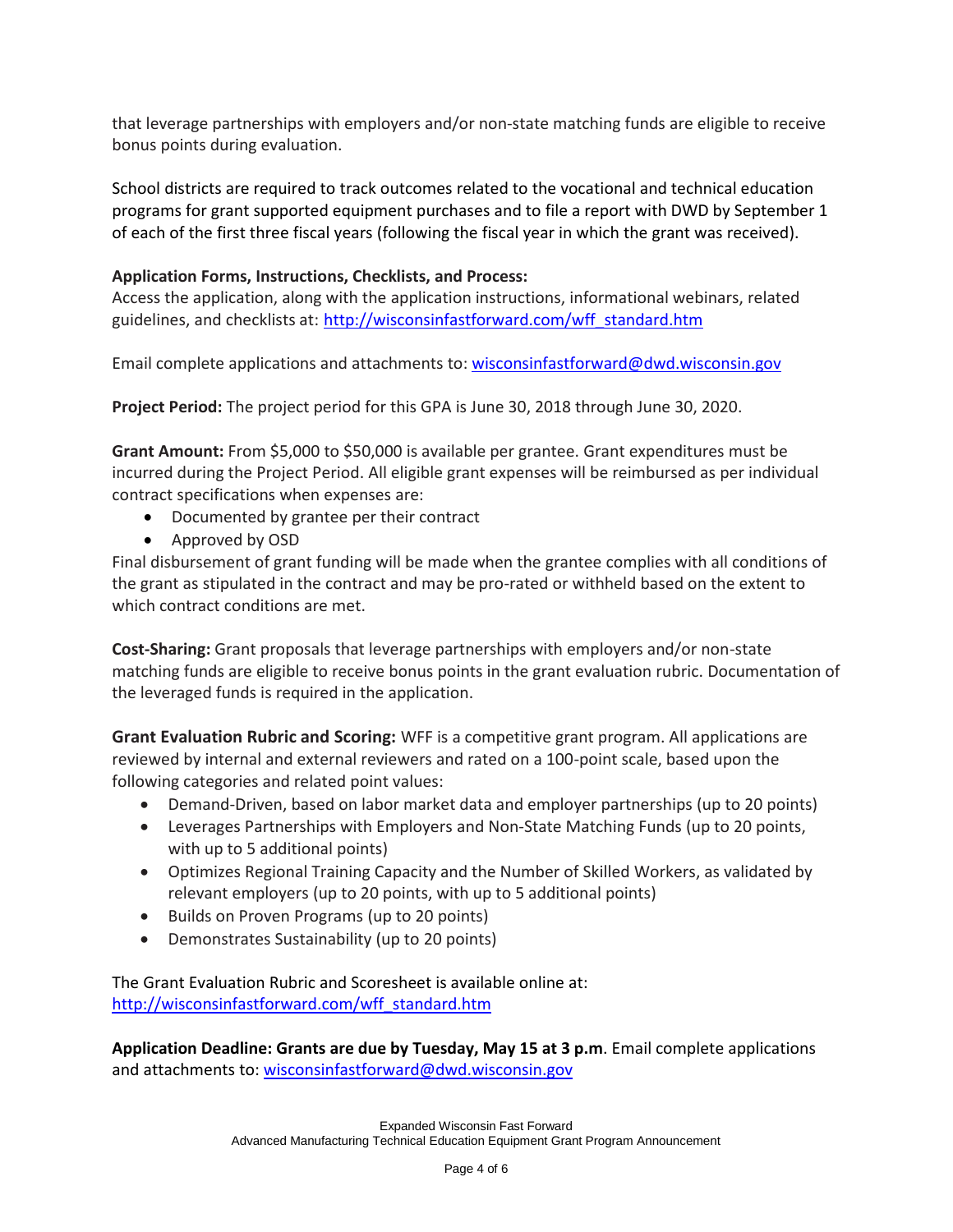**Eligibility:** For an application to be considered for funding, the following conditions must be met:

- A Wisconsin school district must be the applicant
- Applicants may apply for no more than one grant
- Applicants must limit their funding request for no more than one Advanced Manufacturing field
- Applicants must include a plan to secure cash match from employers or other resources equal to 200 percent of the grant amount awarded
- Matching dollars must be in the form of money or the monetary value of new equipment contributed from the school district, private sources, or both

**Eligible Expenses:** Expanded WFF funds shall be used to reimburse expenses related to the purchase of advanced manufacturing training equipment, related software and instructional supplies. One-time installation costs may be included in the request, as well as requests for minor facilities renovations necessary for the successful installation and use of the equipment. Facility renovations are limited to a maximum of twenty percent of requested funds from WFF.

**Ineligible Expenses:** WFF funds may not be used for the purchase of real estate, facility construction or substantial remodeling, traditional public or private Kindergarten–12th grade education, trainee wages, or fringe benefits.

**Supplement not Supplant:** All funding identified as "leveraged" or "in-kind" must be new funds and cannot replace existing federal, state, or local government funding. Substituting existing funds with state grant funds will result in additional fiscal monitoring and may result in an audit. Violations of permissible expenses may result in suspension of current or future funds under this program, repayment of monies awarded under this grant, and possible civil and/or criminal penalties.

**Letters of Commitment:** Partner Letters of Commitment or Support must include attestation regarding partnership expectations, the need for employees trained in advanced manufacturing, and any other elements that inform the program. Any source of leveraged funds must also clearly indicate the source of the funding and describe how it supplements the project.

**Contract:** The expanded WFF Advanced Manufacturing Technical Education Equipment Grant applications that are funded under this GPA will be required to execute a binding contract with DWD before any expenses are incurred for which reimbursement is expected.

**Grant Reporting Requirement:** The grantee is responsible for tracking and monitoring enrollment counts, partnering and awarded credentials counts, budget and any other required information related to the vocational and technical education programs for which the grant supported equipment purchase.

School districts are required to file a report with DWD by September 1 of each of the first three fiscal years following the fiscal year in which the grant was received that describes how the grant moneys were expended; describes the outcomes achieved as a result of receiving the grant; shares the best practices employed by the school district regarding the training of pupils in the use of the